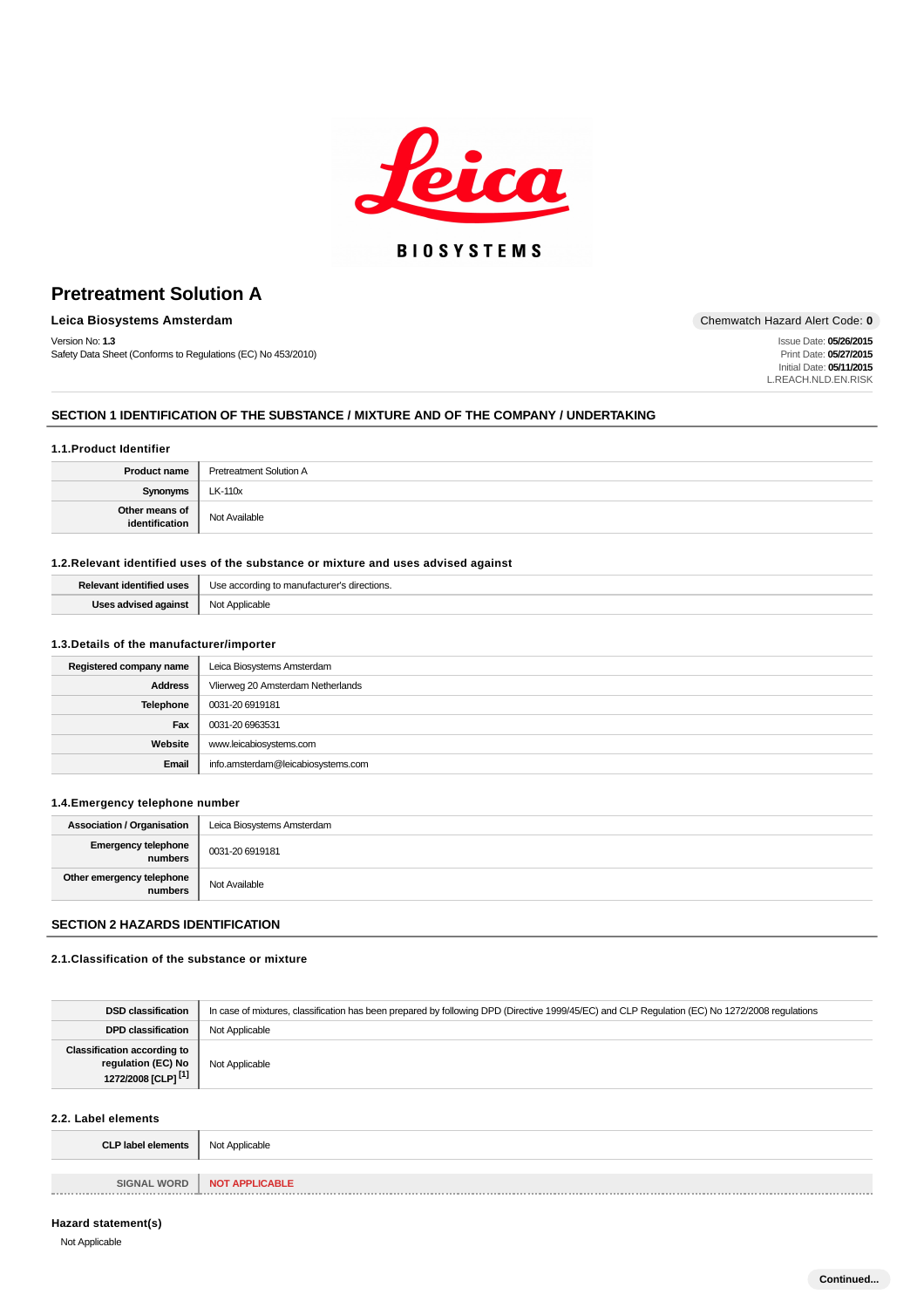#### \*LIMITED EVIDENCE

**Precautionary statement(s) Prevention**

**Precautionary statement(s) Response**

### **Precautionary statement(s) Storage**

### **Precautionary statement(s) Disposal**

#### **2.3. Other hazards**

REACh - Art.57-59: The mixture does not contain Substances of Very High Concern (SVHC) at the SDS print date.

#### **SECTION 3 COMPOSITION / INFORMATION ON INGREDIENTS**

#### **3.1.Substances**

See 'Composition on ingredients' in Section 3.2

## **3.2.Mixtures**

| <b>1.CAS No</b><br>2.EC No<br>3. Index No<br><b>4.REACH No</b>          | %[weight]                        | Name              | Classification according to directive 67/548/EEC<br>[DSD] | Classification according to regulation (EC) No 1272/2008<br>[CLP]                                                                                          |
|-------------------------------------------------------------------------|----------------------------------|-------------------|-----------------------------------------------------------|------------------------------------------------------------------------------------------------------------------------------------------------------------|
| 1.7732-18-5<br>2.231-791-2<br>3. Not Available<br>4. Not Available      | 90-100                           | water             | Not Applicable                                            | Not Applicable                                                                                                                                             |
| 1.68-04-2<br>2.200-675-3<br>3. Not Available<br>4.01-2119457027-40-XXXX | <1                               | sodium<br>citrate | Not Applicable                                            | Not Applicable                                                                                                                                             |
| Legend:                                                                 |                                  |                   |                                                           | 1. Classified by Chemwatch; 2. Classification drawn from EC Directive 67/548/EEC - Annex I; 3. Classification drawn from EC Directive 1272/2008 - Annex VI |
|                                                                         | 4. Classification drawn from C&L |                   |                                                           |                                                                                                                                                            |

The specific chemical identity and/or exact percentage (concentration) of composition has been withheld as a trade secret.

## **SECTION 4 FIRST AID MEASURES**

### **4.1. Description of first aid measures**

|                     | Immediately give a glass of water.                                                                                                |
|---------------------|-----------------------------------------------------------------------------------------------------------------------------------|
|                     | First aid is not generally required. If in doubt, contact a Poisons Information Centre or a doctor.                               |
|                     | If fumes, aerosols or combustion products are inhaled remove from contaminated area.<br>۰.                                        |
|                     | Other measures are usually unnecessary.<br>۰.                                                                                     |
|                     | If this product comes in contact with eyes:                                                                                       |
| General             | ▶ Wash out immediately with water.                                                                                                |
|                     | If irritation continues, seek medical attention.                                                                                  |
|                     | ► Removal of contact lenses after an eye injury should only be undertaken by skilled personnel.                                   |
|                     | If skin or hair contact occurs:                                                                                                   |
|                     | Flush skin and hair with running water (and soap if available).                                                                   |
|                     | ▶ Seek medical attention in event of irritation.                                                                                  |
|                     | If this product comes in contact with eyes:                                                                                       |
|                     | ▶ Wash out immediately with water.                                                                                                |
| <b>Eye Contact</b>  | If irritation continues, seek medical attention.                                                                                  |
|                     | ► Removal of contact lenses after an eye injury should only be undertaken by skilled personnel.                                   |
|                     | If skin or hair contact occurs:                                                                                                   |
| <b>Skin Contact</b> | Flush skin and hair with running water (and soap if available).                                                                   |
|                     | ▶ Seek medical attention in event of irritation.                                                                                  |
|                     |                                                                                                                                   |
| Inhalation          | If fumes, aerosols or combustion products are inhaled remove from contaminated area.<br>• Other measures are usually unnecessary. |
|                     |                                                                                                                                   |
| Ingestion           | Immediately give a glass of water.                                                                                                |
|                     | First aid is not generally required. If in doubt, contact a Poisons Information Centre or a doctor.                               |
|                     |                                                                                                                                   |

# **4.2 Most important symptoms and effects, both acute and delayed**

See Section 11

# **4.3. Indication of any immediate medical attention and special treatment needed**

Treat symptomatically.

# **SECTION 5 FIREFIGHTING MEASURES**

# **5.1. Extinguishing media**

**F** There is no restriction on the type of extinguisher which may be used. Use extinguishing media suitable for surrounding area.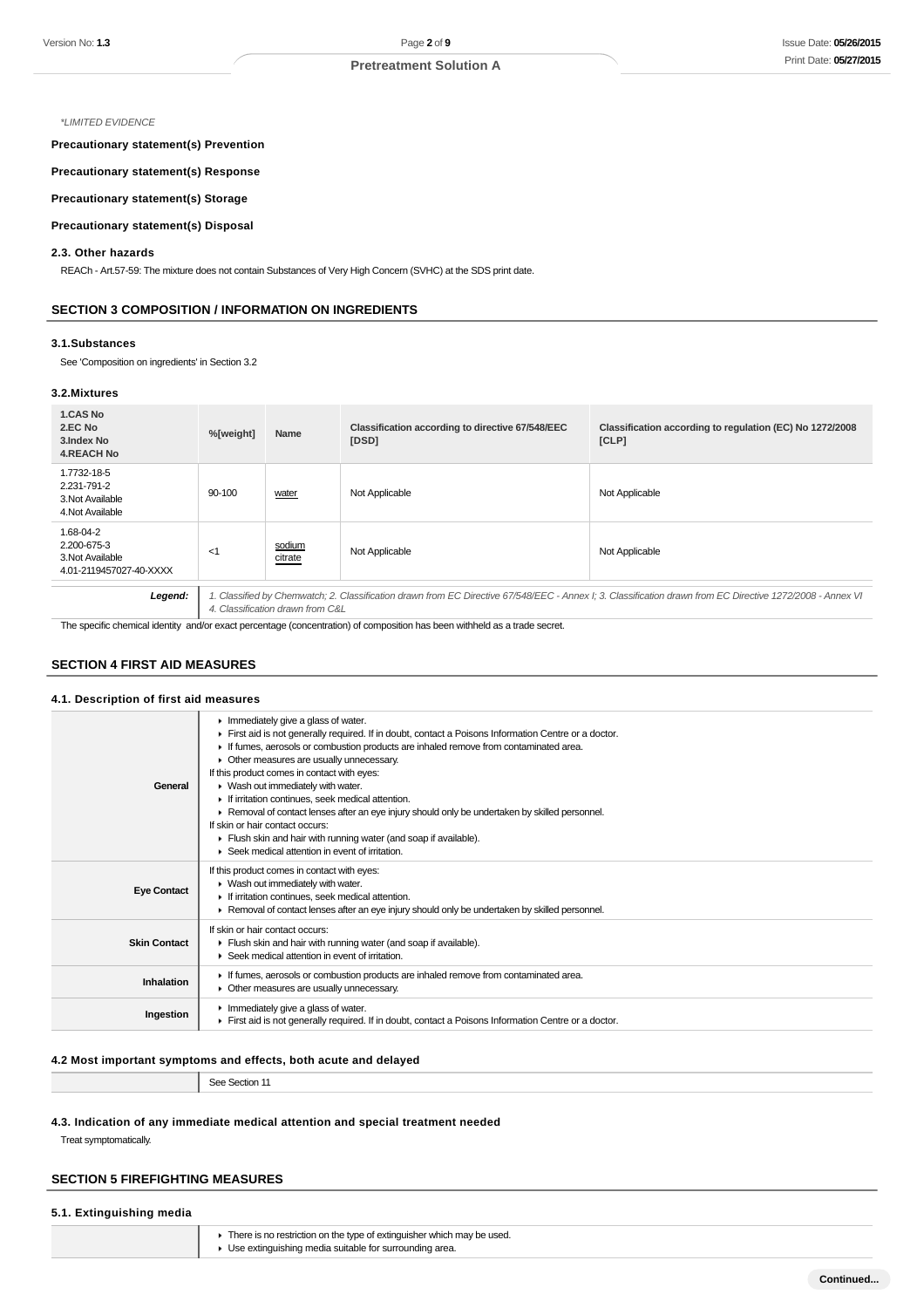# **5.2. Special hazards arising from the substrate or mixture**

| Fin | .<br>: KI K XVI |
|-----|-----------------|
|     |                 |

### **5.3. Advice for firefighters**

| Alert Fire Brigade and tell them location and nature of hazard.<br>• Wear breathing apparatus plus protective gloves in the event of a fire.<br>Prevent, by any means available, spillage from entering drains or water courses.<br>• Use fire fighting procedures suitable for surrounding area.<br>DO NOT approach containers suspected to be hot.<br>• Cool fire exposed containers with water spray from a protected location.<br>If safe to do so, remove containers from path of fire.<br>Equipment should be thoroughly decontaminated after use. |
|----------------------------------------------------------------------------------------------------------------------------------------------------------------------------------------------------------------------------------------------------------------------------------------------------------------------------------------------------------------------------------------------------------------------------------------------------------------------------------------------------------------------------------------------------------|
| • Non combustible.<br>Not considered a significant fire risk, however containers may burn.                                                                                                                                                                                                                                                                                                                                                                                                                                                               |
|                                                                                                                                                                                                                                                                                                                                                                                                                                                                                                                                                          |

# **SECTION 6 ACCIDENTAL RELEASE MEASURES**

### **6.1. Personal precautions, protective equipment and emergency procedures**

See section 8

### **6.2. Environmental precautions**

See section 12

#### **6.3. Methods and material for containment and cleaning up**

| <b>Minor Spills</b> | $\triangleright$ Clean up all spills immediately.<br>Avoid breathing vapours and contact with skin and eyes.<br>• Control personal contact with the substance, by using protective equipment.<br>• Contain and absorb spill with sand, earth, inert material or vermiculite.<br>$\blacktriangleright$ Wipe up.<br>• Place in a suitable, labelled container for waste disposal. |
|---------------------|---------------------------------------------------------------------------------------------------------------------------------------------------------------------------------------------------------------------------------------------------------------------------------------------------------------------------------------------------------------------------------|
| <b>Major Spills</b> | Not Applicable                                                                                                                                                                                                                                                                                                                                                                  |

#### **6.4. Reference to other sections**

Personal Protective Equipment advice is contained in Section 8 of the MSDS.

# **SECTION 7 HANDLING AND STORAGE**

# **7.1. Precautions for safe handling**

| Safe handling                    | • Limit all unnecessary personal contact.<br>▶ Wear protective clothing when risk of exposure occurs.<br>$\blacktriangleright$ Use in a well-ventilated area.<br>Avoid contact with incompatible materials.<br>▶ When handling, DO NOT eat, drink or smoke.<br>▶ Keep containers securely sealed when not in use.<br>Avoid physical damage to containers.<br>Always wash hands with soap and water after handling.<br>▶ Work clothes should be laundered separately.<br>• Use good occupational work practice.<br>Observe manufacturer's storage and handling recommendations contained within this MSDS.<br>Atmosphere should be regularly checked against established exposure standards to ensure safe working conditions are maintained. |
|----------------------------------|----------------------------------------------------------------------------------------------------------------------------------------------------------------------------------------------------------------------------------------------------------------------------------------------------------------------------------------------------------------------------------------------------------------------------------------------------------------------------------------------------------------------------------------------------------------------------------------------------------------------------------------------------------------------------------------------------------------------------------------------|
| Fire and explosion<br>protection | See section 5                                                                                                                                                                                                                                                                                                                                                                                                                                                                                                                                                                                                                                                                                                                                |
| Other information                | Not Applicable                                                                                                                                                                                                                                                                                                                                                                                                                                                                                                                                                                                                                                                                                                                               |

## **7.2. Conditions for safe storage, including any incompatibilities**

| Suitable container      | • Polyethylene or polypropylene container.<br>• Packing as recommended by manufacturer.<br>• Check all containers are clearly labelled and free from leaks. |
|-------------------------|-------------------------------------------------------------------------------------------------------------------------------------------------------------|
| Storage incompatibility | Avoid contamination of water, foodstuffs, feed or seed.                                                                                                     |
|                         |                                                                                                                                                             |

# **PACKAGE MATERIAL INCOMPATIBILITIES**

Not Available

# **7.3. Specific end use(s)**

See section 1.2

# **SECTION 8 EXPOSURE CONTROLS / PERSONAL PROTECTION**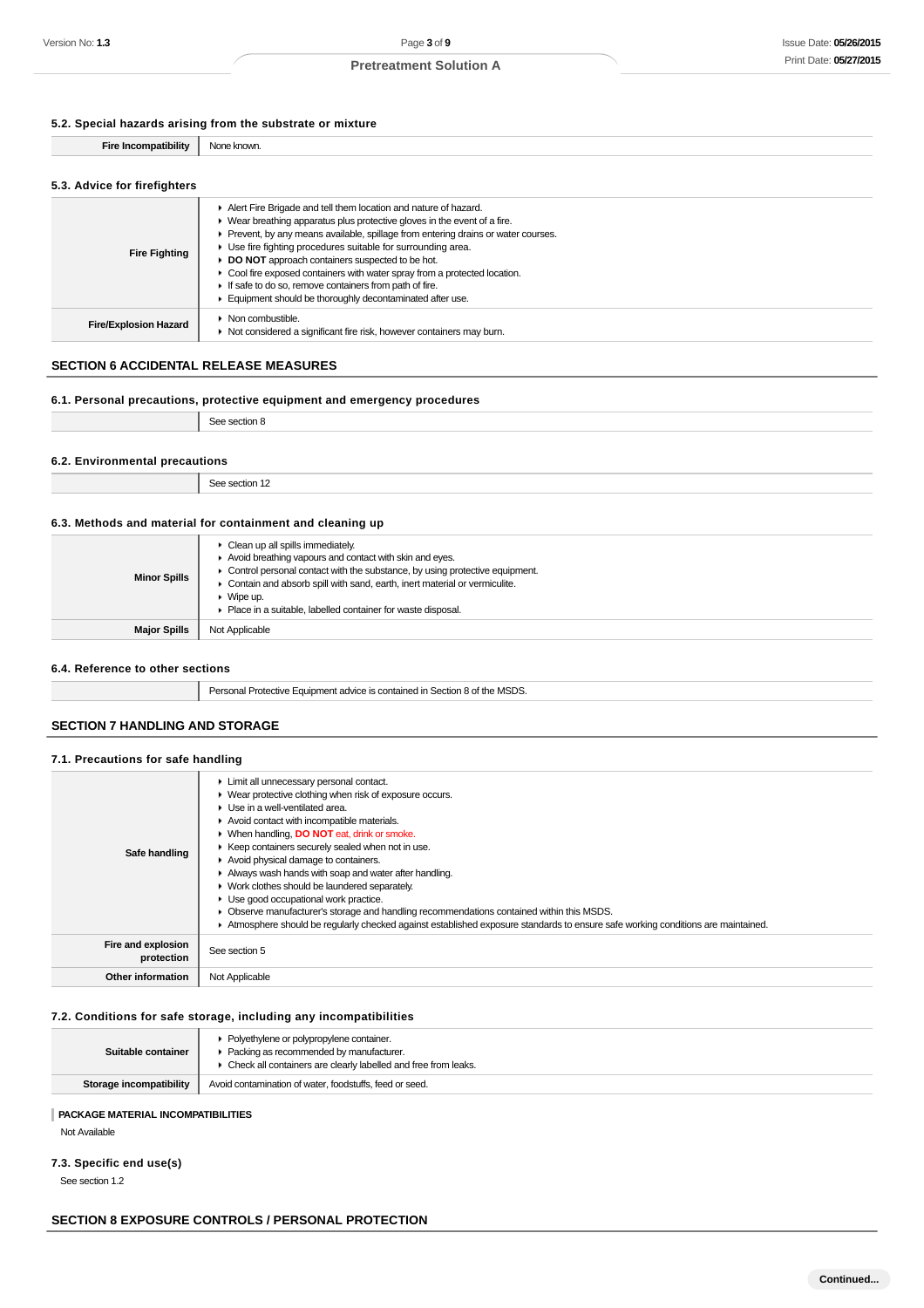# **8.1. Control parameters**

# **DERIVED NO EFFECT LEVEL (DNEL)**

Not Available

# **PREDICTED NO EFFECT LEVEL (PNEC)**

Not Available

#### **OCCUPATIONAL EXPOSURE LIMITS (OEL)**

## **INGREDIENT DATA**

| Source        | edient.          | <b>Material name</b> | <b>TWA</b>    | <b>STEL</b>             | Peak          | <b>Notes</b>  |
|---------------|------------------|----------------------|---------------|-------------------------|---------------|---------------|
| Not Available | Available<br>Not | Not Available        | Not Available | Available<br><b>Mat</b> | Not Available | Not Available |

#### **EMERGENCY LIMITS**

| Ingredient     | <b>Material name</b>                   |  | TEEL-1              | TEEL-2                | TEEL-3         |
|----------------|----------------------------------------|--|---------------------|-----------------------|----------------|
| sodium citrate | Citric acid, trisodium salt, dihydrate |  | $9.3 \text{ mg/m}$  | $100 \,\mathrm{mg/m}$ | $610$ mg/m $3$ |
| sodium citrate | Trisodium citrate                      |  | $9.3 \text{ mg/m}$  | 100 mg/m3             | 610 mg/m3      |
|                |                                        |  |                     |                       |                |
| Ingredient     | <b>Original IDLH</b>                   |  | <b>Revised IDLH</b> |                       |                |
| water          | Not Available                          |  | Not Available       |                       |                |
| sodium citrate | Not Available                          |  | Not Available       |                       |                |
|                |                                        |  |                     |                       |                |

#### **MATERIAL DATA**

### **8.2. Exposure controls**

|                                            | Engineering controls are used to remove a hazard or place a barrier between the worker and the hazard. Well-designed engineering controls can be highly<br>effective in protecting workers and will typically be independent of worker interactions to provide this high level of protection.<br>The basic types of engineering controls are:<br>Process controls which involve changing the way a job activity or process is done to reduce the risk.<br>Enclosure and/or isolation of emission source which keeps a selected hazard "physically" away from the worker and ventilation that strategically "adds" and<br>"removes" air in the work environment. Ventilation can remove or dilute an air contaminant if designed properly. The design of a ventilation system must match<br>the particular process and chemical or contaminant in use.<br>Employers may need to use multiple types of controls to prevent employee overexposure.<br>General exhaust is adequate under normal operating conditions. If risk of overexposure exists, wear SAA approved respirator. Correct fit is essential to obtain<br>adequate protection. Provide adequate ventilation in warehouse or closed storage areas. Air contaminants generated in the workplace possess varying<br>"escape" velocities which, in turn, determine the "capture velocities" of fresh circulating air required to effectively remove the contaminant. |                                    |                                 |
|--------------------------------------------|------------------------------------------------------------------------------------------------------------------------------------------------------------------------------------------------------------------------------------------------------------------------------------------------------------------------------------------------------------------------------------------------------------------------------------------------------------------------------------------------------------------------------------------------------------------------------------------------------------------------------------------------------------------------------------------------------------------------------------------------------------------------------------------------------------------------------------------------------------------------------------------------------------------------------------------------------------------------------------------------------------------------------------------------------------------------------------------------------------------------------------------------------------------------------------------------------------------------------------------------------------------------------------------------------------------------------------------------------------------------------------------------------------------------------|------------------------------------|---------------------------------|
|                                            | Type of Contaminant:                                                                                                                                                                                                                                                                                                                                                                                                                                                                                                                                                                                                                                                                                                                                                                                                                                                                                                                                                                                                                                                                                                                                                                                                                                                                                                                                                                                                         |                                    | Air Speed:                      |
|                                            | solvent, vapours, degreasing etc., evaporating from tank (in still air)                                                                                                                                                                                                                                                                                                                                                                                                                                                                                                                                                                                                                                                                                                                                                                                                                                                                                                                                                                                                                                                                                                                                                                                                                                                                                                                                                      |                                    | 0.25-0.5 m/s (50-100<br>f/min)  |
|                                            | aerosols, fumes from pouring operations, intermittent container filling, low speed conveyer transfers, welding, spray drift, plating<br>acid fumes, pickling (released at low velocity into zone of active generation)                                                                                                                                                                                                                                                                                                                                                                                                                                                                                                                                                                                                                                                                                                                                                                                                                                                                                                                                                                                                                                                                                                                                                                                                       |                                    | 0.5-1 m/s (100-200<br>f/min.    |
| 8.2.1. Appropriate<br>engineering controls | direct spray, spray painting in shallow booths, drum filling, conveyer loading, crusher dusts, gas discharge (active generation into<br>zone of rapid air motion)                                                                                                                                                                                                                                                                                                                                                                                                                                                                                                                                                                                                                                                                                                                                                                                                                                                                                                                                                                                                                                                                                                                                                                                                                                                            |                                    |                                 |
|                                            | grinding, abrasive blasting, tumbling, high speed wheel generated dusts (released at high initial velocity into zone of very high rapid<br>air motion).                                                                                                                                                                                                                                                                                                                                                                                                                                                                                                                                                                                                                                                                                                                                                                                                                                                                                                                                                                                                                                                                                                                                                                                                                                                                      |                                    | 2.5-10 m/s (500-2000<br>f/min.) |
|                                            | Within each range the appropriate value depends on:<br>Lower end of the range                                                                                                                                                                                                                                                                                                                                                                                                                                                                                                                                                                                                                                                                                                                                                                                                                                                                                                                                                                                                                                                                                                                                                                                                                                                                                                                                                | Upper end of the range             |                                 |
|                                            | 1: Room air currents minimal or favourable to capture                                                                                                                                                                                                                                                                                                                                                                                                                                                                                                                                                                                                                                                                                                                                                                                                                                                                                                                                                                                                                                                                                                                                                                                                                                                                                                                                                                        | 1: Disturbing room air currents    |                                 |
|                                            | 2: Contaminants of low toxicity or of nuisance value only                                                                                                                                                                                                                                                                                                                                                                                                                                                                                                                                                                                                                                                                                                                                                                                                                                                                                                                                                                                                                                                                                                                                                                                                                                                                                                                                                                    | 2: Contaminants of high toxicity   |                                 |
|                                            | 3: Intermittent, low production.                                                                                                                                                                                                                                                                                                                                                                                                                                                                                                                                                                                                                                                                                                                                                                                                                                                                                                                                                                                                                                                                                                                                                                                                                                                                                                                                                                                             | 3: High production, heavy use      |                                 |
|                                            | 4: Large hood or large air mass in motion                                                                                                                                                                                                                                                                                                                                                                                                                                                                                                                                                                                                                                                                                                                                                                                                                                                                                                                                                                                                                                                                                                                                                                                                                                                                                                                                                                                    | 4: Small hood - local control only |                                 |
|                                            | Simple theory shows that air velocity falls rapidly with distance away from the opening of a simple extraction pipe. Velocity generally decreases with the square<br>of distance from the extraction point (in simple cases). Therefore the air speed at the extraction point should be adjusted, accordingly, after reference to<br>distance from the contaminating source. The air velocity at the extraction fan, for example, should be a minimum of 1-2 m/s (200-400 f/min.) for extraction of<br>solvents generated in a tank 2 meters distant from the extraction point. Other mechanical considerations, producing performance deficits within the extraction<br>apparatus, make it essential that theoretical air velocities are multiplied by factors of 10 or more when extraction systems are installed or used.                                                                                                                                                                                                                                                                                                                                                                                                                                                                                                                                                                                                 |                                    |                                 |
| 8.2.2. Personal protection                 |                                                                                                                                                                                                                                                                                                                                                                                                                                                                                                                                                                                                                                                                                                                                                                                                                                                                                                                                                                                                                                                                                                                                                                                                                                                                                                                                                                                                                              |                                    |                                 |
| Eye and face protection                    | Safety glasses with side shields<br>Chemical goggles.<br>► Contact lenses may pose a special hazard; soft contact lenses may absorb and concentrate irritants. A written policy document, describing the wearing of<br>lenses or restrictions on use, should be created for each workplace or task. This should include a review of lens absorption and adsorption for the class of                                                                                                                                                                                                                                                                                                                                                                                                                                                                                                                                                                                                                                                                                                                                                                                                                                                                                                                                                                                                                                          |                                    |                                 |

chemicals in use and an account of injury experience. Medical and first-aid personnel should be trained in their removal and suitable equipment should be readily available. In the event of chemical exposure, begin eye irrigation immediately and remove contact lens as soon as practicable. Lens should be removed at the first signs of eye redness or irritation - lens should be removed in a clean environment only after workers have washed hands thoroughly. [CDC NIOSH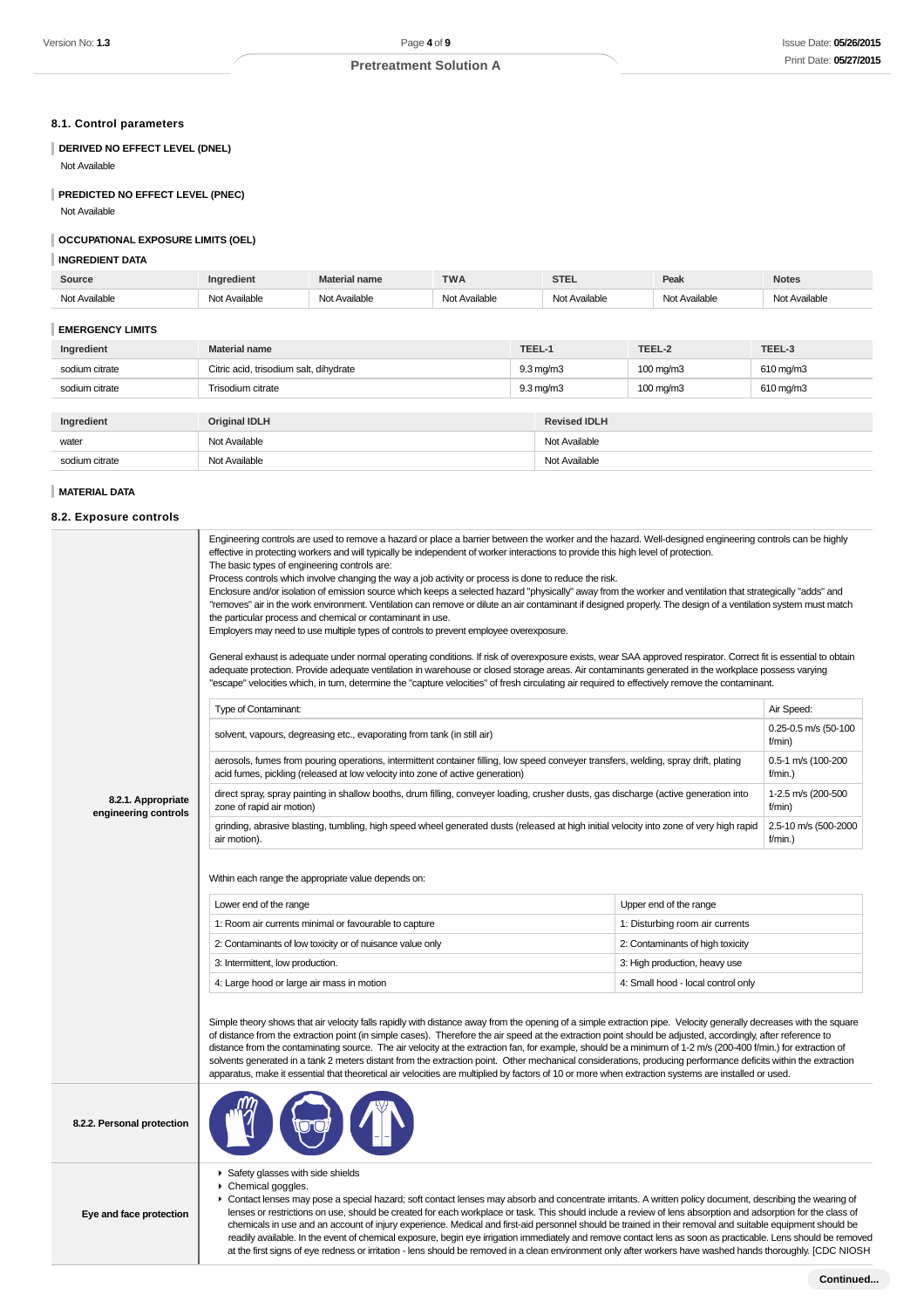|                        | Current Intelligence Bulletin 59], [AS/NZS 1336 or national equivalent]                                                                                                                                                                                                                                                                                                                                                                                                                                                                                                                                                                                                                                                                                                                                                                                                                                                                                                                                                                                                                                                                                                                                                                                                                                                                                                                                                                                                                                                                                                                                                                                                                                                                                                                                             |
|------------------------|---------------------------------------------------------------------------------------------------------------------------------------------------------------------------------------------------------------------------------------------------------------------------------------------------------------------------------------------------------------------------------------------------------------------------------------------------------------------------------------------------------------------------------------------------------------------------------------------------------------------------------------------------------------------------------------------------------------------------------------------------------------------------------------------------------------------------------------------------------------------------------------------------------------------------------------------------------------------------------------------------------------------------------------------------------------------------------------------------------------------------------------------------------------------------------------------------------------------------------------------------------------------------------------------------------------------------------------------------------------------------------------------------------------------------------------------------------------------------------------------------------------------------------------------------------------------------------------------------------------------------------------------------------------------------------------------------------------------------------------------------------------------------------------------------------------------|
| <b>Skin protection</b> | See Hand protection below                                                                                                                                                                                                                                                                                                                                                                                                                                                                                                                                                                                                                                                                                                                                                                                                                                                                                                                                                                                                                                                                                                                                                                                                                                                                                                                                                                                                                                                                                                                                                                                                                                                                                                                                                                                           |
| Hands/feet protection  | Wear general protective gloves, eg. light weight rubber gloves.<br>The selection of suitable gloves does not only depend on the material, but also on further marks of quality which vary from manufacturer to manufacturer. Where<br>the chemical is a preparation of several substances, the resistance of the glove material can not be calculated in advance and has therefore to be checked prior<br>to the application.<br>The exact break through time for substances has to be obtained from the manufacturer of the protective gloves and has to be observed when making a final<br>choice.<br>Suitability and durability of glove type is dependent on usage. Important factors in the selection of gloves include:<br>requency and duration of contact,<br>• chemical resistance of glove material,<br>• glove thickness and<br>$\bullet$ dexterity<br>Select gloves tested to a relevant standard (e.g. Europe EN 374, US F739, AS/NZS 2161.1 or national equivalent).<br>▶ When prolonged or frequently repeated contact may occur, a glove with a protection class of 5 or higher (breakthrough time greater than 240 minutes<br>according to EN 374, AS/NZS 2161.10.1 or national equivalent) is recommended.<br>▶ When only brief contact is expected, a glove with a protection class of 3 or higher (breakthrough time greater than 60 minutes according to EN 374, AS/NZS<br>2161.10.1 or national equivalent) is recommended.<br>► Some glove polymer types are less affected by movement and this should be taken into account when considering gloves for long-term use.<br>Contaminated gloves should be replaced.<br>Gloves must only be worn on clean hands. After using gloves, hands should be washed and dried thoroughly. Application of a non-perfumed moisturiser is<br>recommended. |
| <b>Body protection</b> | See Other protection below                                                                                                                                                                                                                                                                                                                                                                                                                                                                                                                                                                                                                                                                                                                                                                                                                                                                                                                                                                                                                                                                                                                                                                                                                                                                                                                                                                                                                                                                                                                                                                                                                                                                                                                                                                                          |
| Other protection       | No special equipment needed when handling small quantities.                                                                                                                                                                                                                                                                                                                                                                                                                                                                                                                                                                                                                                                                                                                                                                                                                                                                                                                                                                                                                                                                                                                                                                                                                                                                                                                                                                                                                                                                                                                                                                                                                                                                                                                                                         |
| <b>Thermal hazards</b> | Not Available                                                                                                                                                                                                                                                                                                                                                                                                                                                                                                                                                                                                                                                                                                                                                                                                                                                                                                                                                                                                                                                                                                                                                                                                                                                                                                                                                                                                                                                                                                                                                                                                                                                                                                                                                                                                       |

# **Respiratory protection**

Not Available

# **8.2.3. Environmental exposure controls**

See section 12

# **SECTION 9 PHYSICAL AND CHEMICAL PROPERTIES**

# **9.1. Information on basic physical and chemical properties**

| Appearance                                      | Not Available |                                                   |               |
|-------------------------------------------------|---------------|---------------------------------------------------|---------------|
|                                                 |               |                                                   |               |
| <b>Physical state</b>                           | Liquid        | Relative density (Water = 1)                      | Not Available |
| Odour                                           | Not Available | <b>Partition coefficient</b><br>n-octanol / water | Not Available |
| <b>Odour threshold</b>                          | Not Available | Auto-ignition temperature<br>$(^{\circ}C)$        | Not Available |
| pH (as supplied)                                | Not Available | Decomposition<br>temperature                      | Not Available |
| Melting point / freezing<br>point (°C)          | Not Available | <b>Viscosity (cSt)</b>                            | Not Available |
| Initial boiling point and<br>boiling range (°C) | Not Available | Molecular weight (g/mol)                          | Not Available |
| Flash point (°C)                                | Not Available | <b>Taste</b>                                      | Not Available |
| <b>Evaporation rate</b>                         | Not Available | <b>Explosive properties</b>                       | Not Available |
| Flammability                                    | Not Available | <b>Oxidising properties</b>                       | Not Available |
| Upper Explosive Limit (%)                       | Not Available | Surface Tension (dyn/cm or<br>$mN/m$ )            | Not Available |
| Lower Explosive Limit (%)                       | Not Available | <b>Volatile Component (%vol)</b>                  | Not Available |
| Vapour pressure (kPa)                           | Not Available | Gas group                                         | Not Available |
| Solubility in water (g/L)                       | Immiscible    | pH as a solution (1%)                             | Not Available |
| Vapour density (Air = 1)                        | Not Available | VOC g/L                                           | Not Available |

#### **9.2. Other information**

Not Available

# **SECTION 10 STABILITY AND REACTIVITY**

| 10.1. Reactivity                            | See section 7.2                                                           |
|---------------------------------------------|---------------------------------------------------------------------------|
| 10.2. Chemical stability                    | Product is considered stable and hazardous polymerisation will not occur. |
| 10.3. Possibility of<br>hazardous reactions | See section 7.2                                                           |
| 10.4. Conditions to avoid                   | See section 7.2                                                           |
| 10.5. Incompatible materials                | See section 7.2                                                           |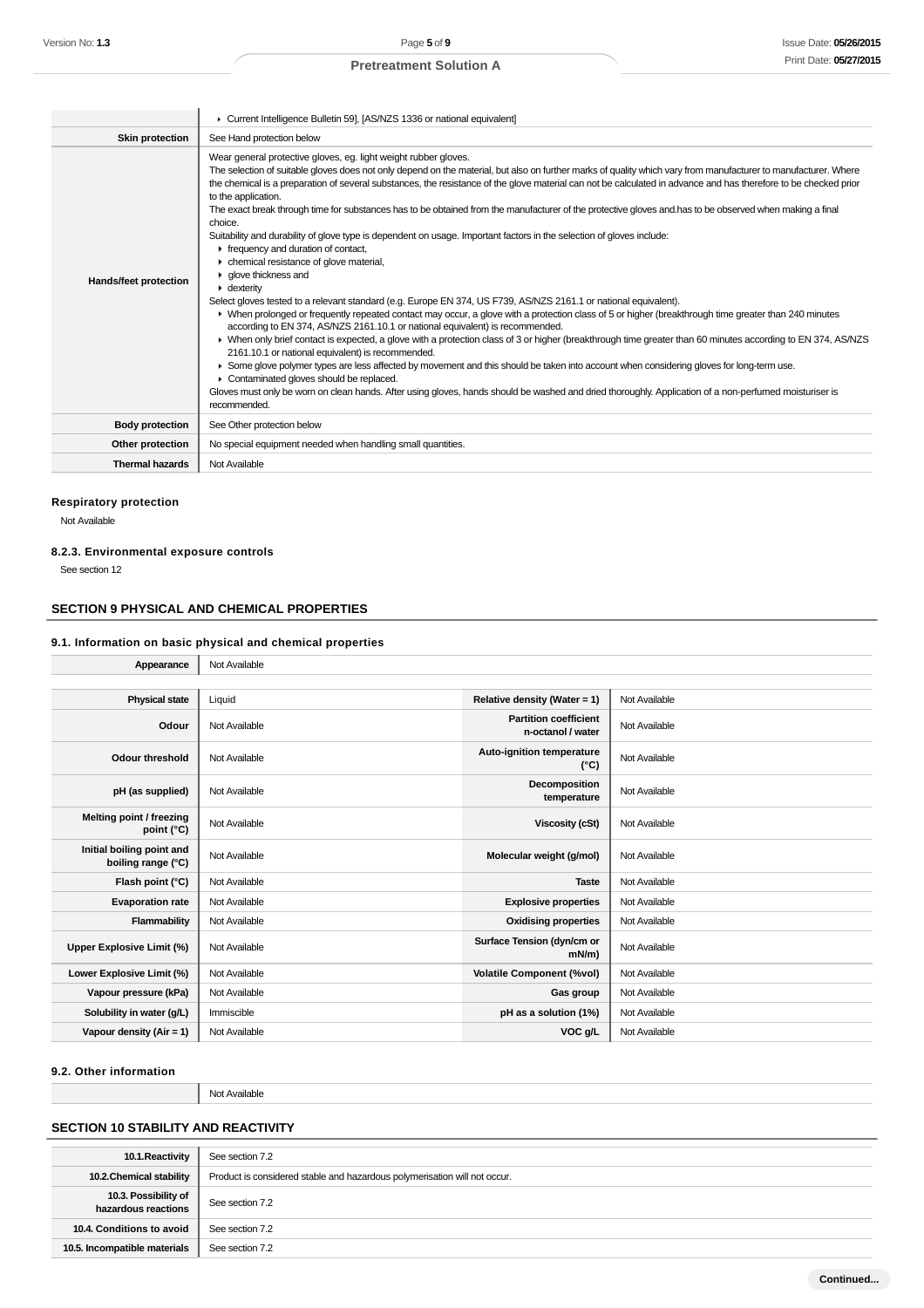**10.6. Hazardous decomposition products** See section 5.3

# **SECTION 11 TOXICOLOGICAL INFORMATION**

٦

#### **11.1. Information on toxicological effects**

| Inhaled             | The material is not thought to produce adverse health effects or irritation of the respiratory tract (as classified by EC Directives using animal models).<br>Nevertheless, good hygiene practice requires that exposure be kept to a minimum and that suitable control measures be used in an occupational setting.<br>Not normally a hazard due to non-volatile nature of product                                                                                                                                                                                                                                                                                                                                           |
|---------------------|-------------------------------------------------------------------------------------------------------------------------------------------------------------------------------------------------------------------------------------------------------------------------------------------------------------------------------------------------------------------------------------------------------------------------------------------------------------------------------------------------------------------------------------------------------------------------------------------------------------------------------------------------------------------------------------------------------------------------------|
| Ingestion           | The material has NOT been classified by EC Directives or other classification systems as "harmful by ingestion". This is because of the lack of corroborating<br>animal or human evidence. The material may still be damaging to the health of the individual, following ingestion, especially where pre-existing organ (e.g liver,<br>kidney) damage is evident. Present definitions of harmful or toxic substances are generally based on doses producing mortality rather than those producing<br>morbidity (disease, ill-health). Gastrointestinal tract discomfort may produce nausea and vomiting. In an occupational setting however, ingestion of insignificant<br>quantities is not thought to be cause for concern. |
| <b>Skin Contact</b> | The liquid may be miscible with fats or oils and may degrease the skin, producing a skin reaction described as non-allergic contact dermatitis. The material is<br>unlikely to produce an irritant dermatitis as described in EC Directives.                                                                                                                                                                                                                                                                                                                                                                                                                                                                                  |
| Eye                 | Although the liquid is not thought to be an irritant (as classified by EC Directives), direct contact with the eye may produce transient discomfort characterised<br>by tearing or conjunctival redness (as with windburn).                                                                                                                                                                                                                                                                                                                                                                                                                                                                                                   |
| Chronic             | Long-term exposure to the product is not thought to produce chronic effects adverse to health (as classified by EC Directives using animal models);<br>nevertheless exposure by all routes should be minimised as a matter of course.                                                                                                                                                                                                                                                                                                                                                                                                                                                                                         |

|                                | <b>TOXICITY</b>                                                                                                                                                                                                                  | <b>IRRITATION</b> |                                    |  |
|--------------------------------|----------------------------------------------------------------------------------------------------------------------------------------------------------------------------------------------------------------------------------|-------------------|------------------------------------|--|
| <b>Pretreatment Solution A</b> | Not Available<br>Not Available                                                                                                                                                                                                   |                   |                                    |  |
| water                          | <b>TOXICITY</b><br>Oral (rat) LD50: >90000 mg/kg <sup>[2]</sup>                                                                                                                                                                  |                   | <b>IRRITATION</b><br>Not Available |  |
|                                |                                                                                                                                                                                                                                  |                   |                                    |  |
|                                | <b>TOXICITY</b>                                                                                                                                                                                                                  |                   | <b>IRRITATION</b>                  |  |
| sodium citrate                 | dermal (rat) LD50: >2000 mg/kg <sup>[1]</sup>                                                                                                                                                                                    |                   | Not Available                      |  |
|                                | Oral (mouse) LD50: 5400 mg/kg <sup>[1]</sup>                                                                                                                                                                                     |                   |                                    |  |
| Legend:                        | 1. Value obtained from Europe ECHA Registered Substances - Acute toxicity 2.* Value obtained from manufacturer's msds. Unless otherwise specified data<br>extracted from RTECS - Register of Toxic Effect of chemical Substances |                   |                                    |  |

| <b>SODIUM CITRATE</b>                                | for citric acid (and its inorganic citrate salts)<br>Based on many experimental data in animals and on human experience, citric acid is of low acute toxicity. The NOAEL for repeated dose toxicity for rats is<br>1200 mq/kq/d. The major, reversible (sub)chronic toxic effects seem to be limited to changes in blood chemistry and metal absorption/excretion kinetics.<br>Citric acid is not suspected of being a carcinogen nor a reprotoxic or teratogenic agent. The NOAEL for reproductive toxicity for rats is 2500 mg/kg/d.<br>Further, it is not mutagenic in vitro and in vivo. Also, the sensitising potential is seen as low. In contrast, irritation, in particular of the eyes but also of the<br>respiratory pathways and the skin, is the major toxicological hazard presented by citric acid |                                 |   |
|------------------------------------------------------|------------------------------------------------------------------------------------------------------------------------------------------------------------------------------------------------------------------------------------------------------------------------------------------------------------------------------------------------------------------------------------------------------------------------------------------------------------------------------------------------------------------------------------------------------------------------------------------------------------------------------------------------------------------------------------------------------------------------------------------------------------------------------------------------------------------|---------------------------------|---|
| <b>Pretreatment Solution A &amp;</b><br><b>WATER</b> | No significant acute toxicological data identified in literature search.                                                                                                                                                                                                                                                                                                                                                                                                                                                                                                                                                                                                                                                                                                                                         |                                 |   |
|                                                      |                                                                                                                                                                                                                                                                                                                                                                                                                                                                                                                                                                                                                                                                                                                                                                                                                  |                                 |   |
| <b>Acute Toxicity</b>                                | O                                                                                                                                                                                                                                                                                                                                                                                                                                                                                                                                                                                                                                                                                                                                                                                                                | Carcinogenicity                 | Ø |
| <b>Skin Irritation/Corrosion</b>                     | Ø                                                                                                                                                                                                                                                                                                                                                                                                                                                                                                                                                                                                                                                                                                                                                                                                                | Reproductivity                  | O |
| <b>Serious Eye</b><br>Damage/Irritation              | $\circ$                                                                                                                                                                                                                                                                                                                                                                                                                                                                                                                                                                                                                                                                                                                                                                                                          | <b>STOT - Single Exposure</b>   | O |
| <b>Respiratory or Skin</b><br>sensitisation          | $\circ$                                                                                                                                                                                                                                                                                                                                                                                                                                                                                                                                                                                                                                                                                                                                                                                                          | <b>STOT - Repeated Exposure</b> | O |
| Mutagenicity                                         | ര                                                                                                                                                                                                                                                                                                                                                                                                                                                                                                                                                                                                                                                                                                                                                                                                                | <b>Aspiration Hazard</b>        | Q |

**Legend:**  $\blacktriangleright$  - Data required to make classification available<br>  $\blacktriangleright$  - Data available but does not fill the criteria for classification

 $\bigcirc$  – Data Not Available to make classification

# **CMR STATUS**

Not Applicable

# **SECTION 12 ECOLOGICAL INFORMATION**

### **12.1. Toxicity**

#### **NOT AVAILABLE**

| Ingredient     | Endpoint      | <b>Test Duration</b> | <b>Effect</b> | Value         | <b>Species</b> | <b>BCF</b>    |
|----------------|---------------|----------------------|---------------|---------------|----------------|---------------|
| water          | Not Available | Not Available        | Not Available | Not Available | Not Available  | Not Available |
| sodium citrate | Not Available | Not Available        | Not Available | Not Available | Not Available  | Not Available |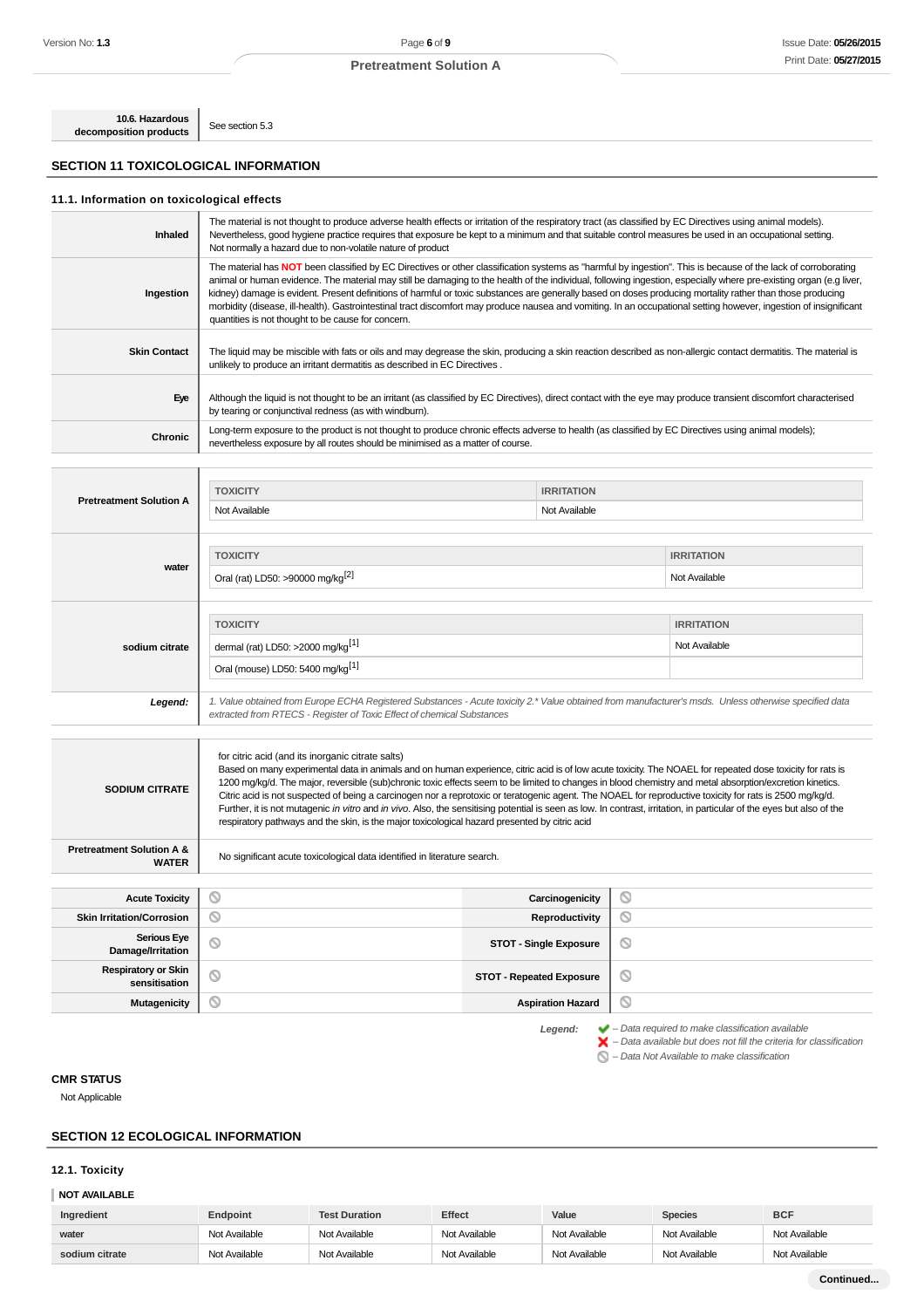# **12.2. Persistence and degradability**

| Ingredient | Persistence: Water/Soil | Persistence: Air |
|------------|-------------------------|------------------|
| water      | LOW<br>$\sim$ $\sim$    | LOW              |
|            |                         |                  |

#### **12.3. Bioaccumulative potential**

| Ingredient | L <sub>1</sub>                           |
|------------|------------------------------------------|
| water      | $-1.38$<br>$OMI$ $O$ $O$<br>--<br>$\sim$ |

# **12.4. Mobility in soil**

| Ingredient | <b>Mobility</b>      |
|------------|----------------------|
| water      | LOW ( $KOC = 14.3$ ) |

### **12.5.Results of PBT and vPvB assessment**

| Relevant available data             | Not Available | Not Available | Not Available |
|-------------------------------------|---------------|---------------|---------------|
| PBT and vPvB Criteria<br>fulfilled? | Not Available | Not Available | Not Available |

## **12.6. Other adverse effects**

No data available

# **SECTION 13 DISPOSAL CONSIDERATIONS**

# **13.1. Waste treatment methods**

| $\blacktriangleright$ Reduction<br>Reuse<br>$\triangleright$ Recycling<br>• Disposal (if all else fails)                                                                                                                                                                                                                                    |
|---------------------------------------------------------------------------------------------------------------------------------------------------------------------------------------------------------------------------------------------------------------------------------------------------------------------------------------------|
|                                                                                                                                                                                                                                                                                                                                             |
|                                                                                                                                                                                                                                                                                                                                             |
|                                                                                                                                                                                                                                                                                                                                             |
| This material may be recycled if unused, or if it has not been contaminated so as to make it unsuitable for its intended use. If it has been contaminated, it may be<br>possible to reclaim the product by filtration, distillation or some other means. Shelf life considerations should also be applied in making decisions of this type. |
| Note that properties of a material may change in use, and recycling or reuse may not always be appropriate.<br><b>Product / Packaging</b>                                                                                                                                                                                                   |
| DO NOT allow wash water from cleaning or process equipment to enter drains.<br>disposal                                                                                                                                                                                                                                                     |
| It may be necessary to collect all wash water for treatment before disposal.                                                                                                                                                                                                                                                                |
| In all cases disposal to sewer may be subject to local laws and regulations and these should be considered first.                                                                                                                                                                                                                           |
| • Where in doubt contact the responsible authority.                                                                                                                                                                                                                                                                                         |
| Recycle wherever possible.                                                                                                                                                                                                                                                                                                                  |
| ▶ Consult manufacturer for recycling options or consult local or regional waste management authority for disposal if no suitable treatment or disposal facility<br>can be identified.                                                                                                                                                       |
| • Dispose of by: burial in a land-fill specifically licenced to accept chemical and / or pharmaceutical wastes or incineration in a licenced apparatus (after                                                                                                                                                                               |
| admixture with suitable combustible material).                                                                                                                                                                                                                                                                                              |
| Decontaminate empty containers. Observe all label safeguards until containers are cleaned and destroyed.                                                                                                                                                                                                                                    |
| Not Available<br><b>Waste treatment options</b>                                                                                                                                                                                                                                                                                             |
| Not Available<br>Sewage disposal options                                                                                                                                                                                                                                                                                                    |

# **SECTION 14 TRANSPORT INFORMATION**

- 1

### **Labels Required**

**Marine Pollutant** NO

# **Land transport (Not Applicable): NOT REGULATED FOR TRANSPORT OF DANGEROUS GOODS**

| 14.1. UN number                       | Not Applicable                                                               |                                                    |  |  |
|---------------------------------------|------------------------------------------------------------------------------|----------------------------------------------------|--|--|
| 14.2. Packing group                   | Not Applicable                                                               |                                                    |  |  |
| 14.3. UN proper shipping<br>name      | Not Applicable                                                               |                                                    |  |  |
| 14.4. Environmental hazard            | No relevant data                                                             |                                                    |  |  |
| 14.5. Transport hazard<br>class(es)   | Class<br>Not Applicable<br>Subrisk<br>Not Applicable                         |                                                    |  |  |
| 14.6. Special precautions for<br>user | Hazard identification (Kemler)<br>Classification code<br><b>Hazard Label</b> | Not Applicable<br>Not Applicable<br>Not Applicable |  |  |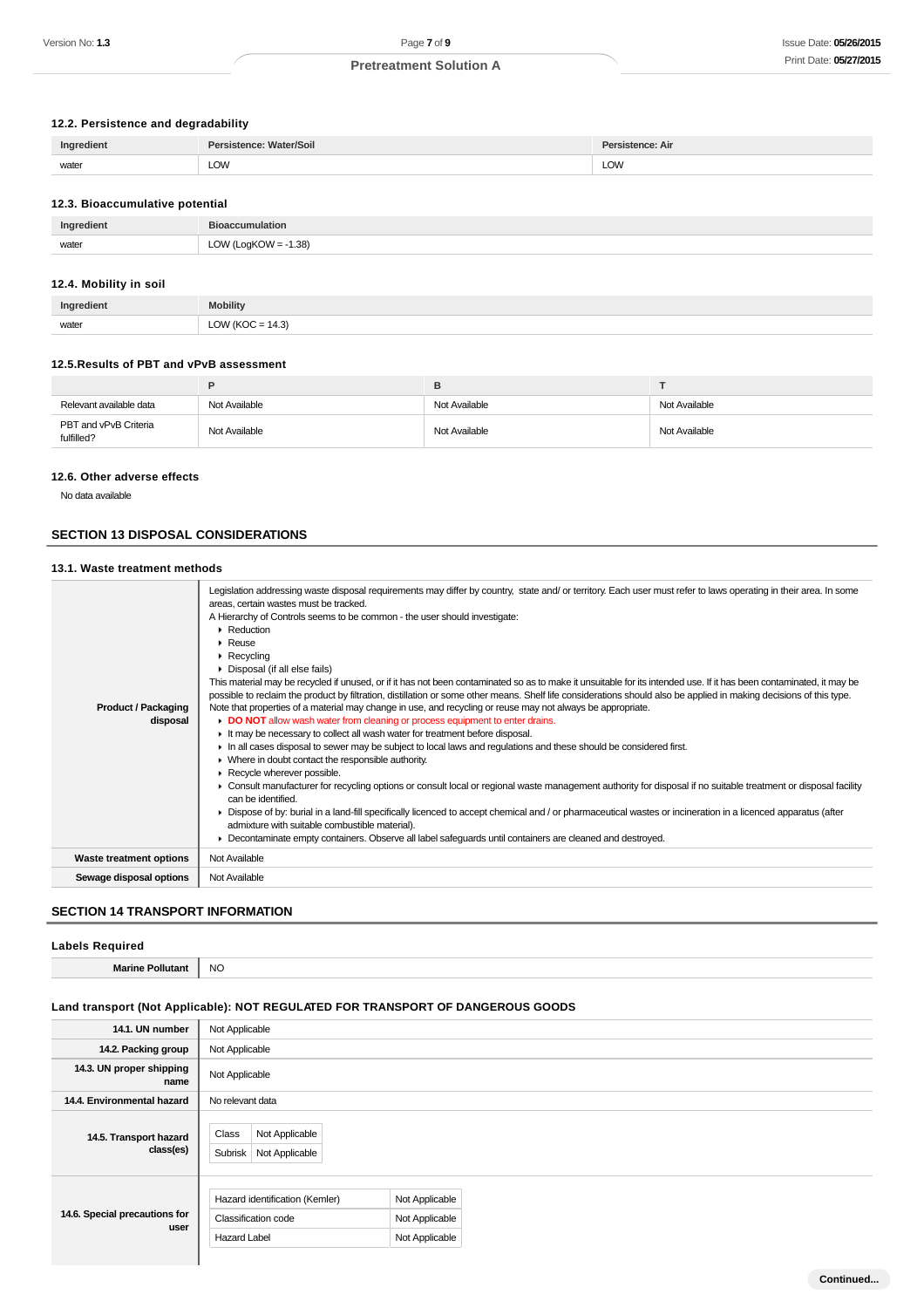| Special provisions                         | Not Applicable |
|--------------------------------------------|----------------|
| Explosive Limit and Limited Quantity Index | Not Applicable |
| <b>ERAP Index</b>                          | Not Applicable |
| Limited quantity                           | Not Applicable |
|                                            |                |

# **Air transport (ICAO-IATA / DGR): NOT REGULATED FOR TRANSPORT OF DANGEROUS GOODS**

| 14.1. UN number                       | Not Applicable                                                                                                                                                                                                                                                                              |                                                    |                                                                                                                            |  |
|---------------------------------------|---------------------------------------------------------------------------------------------------------------------------------------------------------------------------------------------------------------------------------------------------------------------------------------------|----------------------------------------------------|----------------------------------------------------------------------------------------------------------------------------|--|
|                                       |                                                                                                                                                                                                                                                                                             |                                                    |                                                                                                                            |  |
| 14.2. Packing group                   | Not Applicable                                                                                                                                                                                                                                                                              |                                                    |                                                                                                                            |  |
| 14.3. UN proper shipping<br>name      | Not Applicable                                                                                                                                                                                                                                                                              |                                                    |                                                                                                                            |  |
| 14.4. Environmental hazard            | No relevant data                                                                                                                                                                                                                                                                            |                                                    |                                                                                                                            |  |
| 14.5. Transport hazard<br>class(es)   | <b>ICAO/IATA Class</b><br>ICAO / IATA Subrisk<br><b>ERG Code</b>                                                                                                                                                                                                                            | Not Applicable<br>Not Applicable<br>Not Applicable |                                                                                                                            |  |
| 14.6. Special precautions for<br>user | Special provisions<br>Cargo Only Packing Instructions<br>Cargo Only Maximum Qty / Pack<br>Passenger and Cargo Packing Instructions<br>Passenger and Cargo Maximum Qty / Pack<br>Passenger and Cargo Limited Quantity Packing Instructions<br>Passenger and Cargo Limited Maximum Qty / Pack |                                                    | Not Applicable<br>Not Applicable<br>Not Applicable<br>Not Applicable<br>Not Applicable<br>Not Applicable<br>Not Applicable |  |

# **Sea transport (IMDG-Code / GGVSee): NOT REGULATED FOR TRANSPORT OF DANGEROUS GOODS**

| 14.1. UN number                       | Not Applicable                                                                                                             |  |  |
|---------------------------------------|----------------------------------------------------------------------------------------------------------------------------|--|--|
| 14.2. Packing group                   | Not Applicable                                                                                                             |  |  |
| 14.3. UN proper shipping<br>name      | Not Applicable                                                                                                             |  |  |
| 14.4. Environmental hazard            | Not Applicable                                                                                                             |  |  |
| 14.5. Transport hazard<br>class(es)   | Not Applicable<br><b>IMDG Class</b><br><b>IMDG Subrisk</b><br>Not Applicable                                               |  |  |
| 14.6. Special precautions for<br>user | <b>EMS Number</b><br>Not Applicable<br>Not Applicable<br>Special provisions<br>Not Applicable<br><b>Limited Quantities</b> |  |  |

# **Inland waterways transport (ADN): NOT REGULATED FOR TRANSPORT OF DANGEROUS GOODS**

| 14.1. UN number                       | Not Applicable                                                                            |                                                                      |  |  |
|---------------------------------------|-------------------------------------------------------------------------------------------|----------------------------------------------------------------------|--|--|
| 14.2. Packing group                   | Not Applicable                                                                            |                                                                      |  |  |
| 14.3. UN proper shipping<br>name      | Not Applicable                                                                            |                                                                      |  |  |
| 14.4. Environmental hazard            | No relevant data                                                                          |                                                                      |  |  |
| 14.5. Transport hazard<br>class(es)   | Not Applicable                                                                            | Not Applicable                                                       |  |  |
| 14.6. Special precautions for<br>user | <b>Classification code</b><br>Limited quantity<br>Equipment required<br>Fire cones number | Not Applicable<br>Not Applicable<br>Not Applicable<br>Not Applicable |  |  |

**Transport in bulk according to Annex II of MARPOL 73 / 78 and the IBC code** Not Applicable